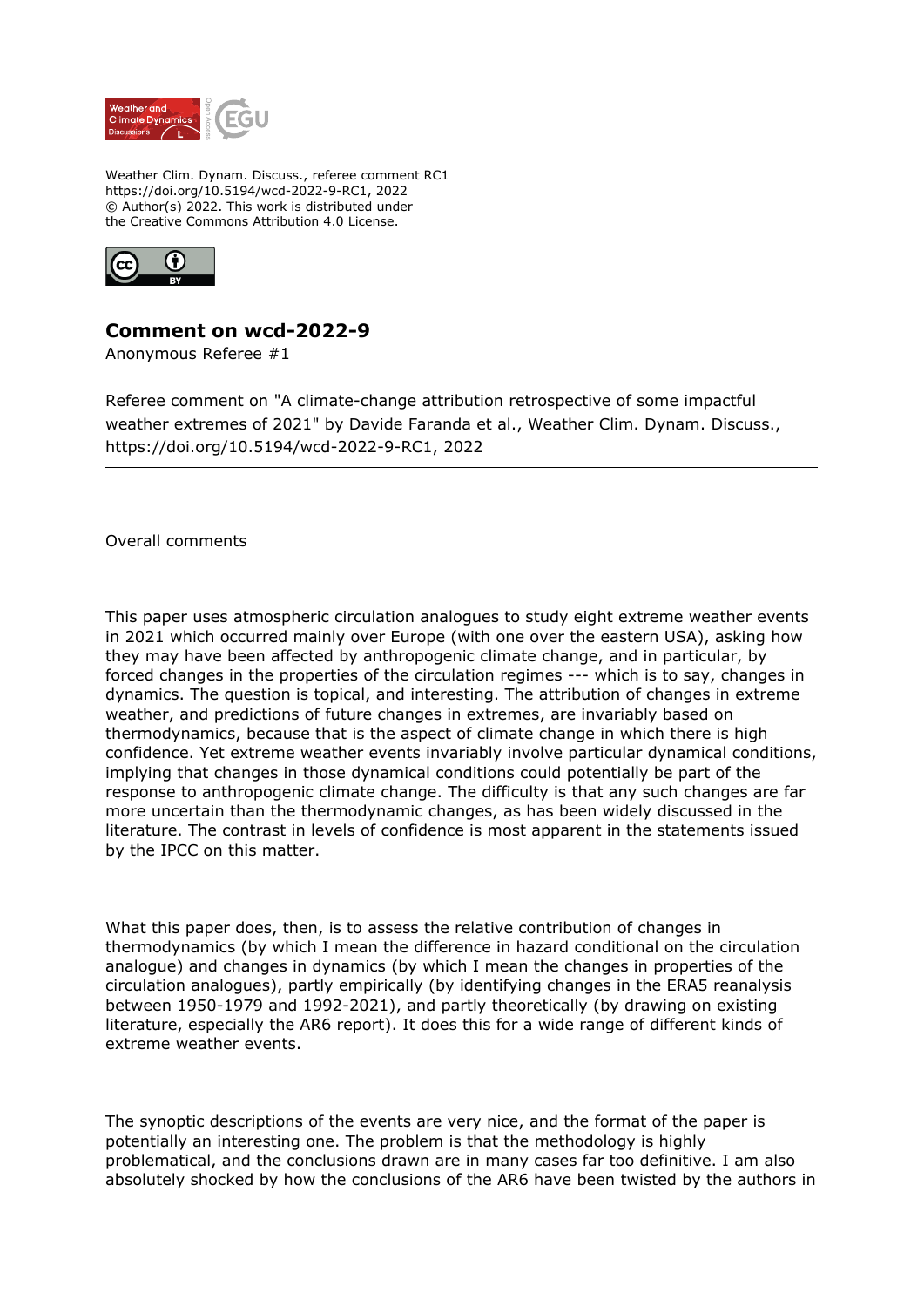a highly misleading fashion. Thus, the paper is completely unpublishable in its present form.

I briefly summarize the conclusions of the eight case studies (the justification for my statements is provided in my detailed comments):

Winter storm Filomena: unsubstantiated claim

French Spring cold spell: the expected result from thermodynamics

Westphalia Floods: unsubstantiated claim

Mediterranean summer heatwave: the expected result from thermodynamics

Hurricane Ida: the expected result from thermodynamics

Po Valley tornadoes outbreak: inconclusive (as in the IPCC for tornadoes in general)

Medicane Apollo: unsubstantiated claim

Late autumn Scandinavian cold-spell: such cold extremes do not warm

With the exception of the last one, which seems potentially interesting, the attribution statements are either what one would expect from the IPCC reports, or they involve unsubstantiated claims. That would not seem to provide much basis for a publication.

However, I can imagine a reframing of the results which could be publishable. For cases where there are good analogues, no apparent changes in those analogues between 1950-1979 and 1992-2021, and a thermodynamic effect which is consistent with physical understanding, the analysis supports a purely thermodynamic attribution of the event, allowing a strong statement to be made. That is interesting in itself. For cases where there are good analogues and apparent changes in those analogues between 1950-1979 and 1992-2021, the analysis raises questions about potential changes in dynamical conditions in response to climate change. One cannot simply assume, as is done here, that any such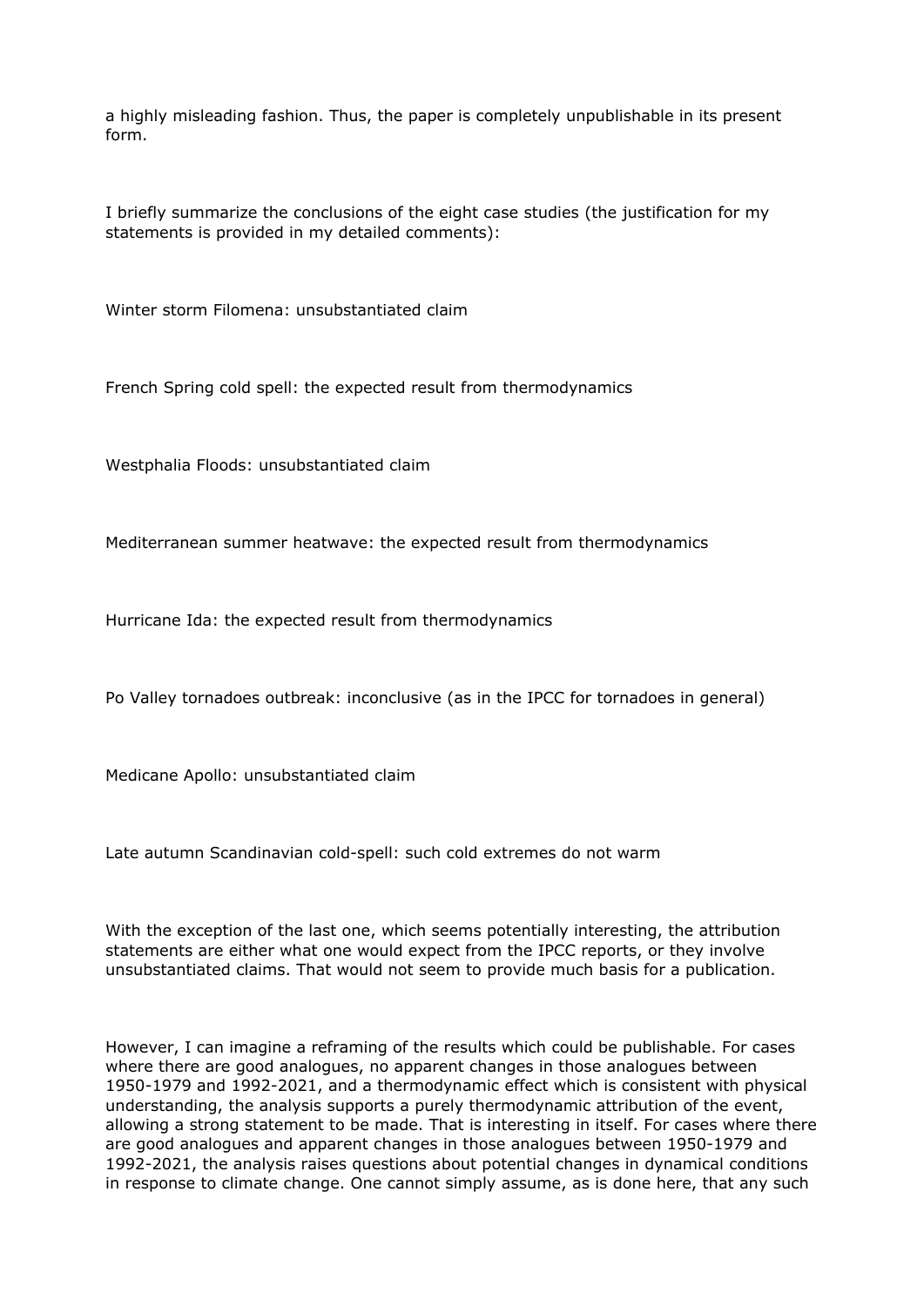changes are anthropogenic; but one can articulate various hypotheses, based on the literature. That would improve the quality of extreme event attribution and risk assessment. And for cases where there are no good analogues, as is found here for Filomena and Apollo, the identification of the events as 'black swans' is very important as it suggests that a standard statistical attribution would be completely unjustified. This would also improve the quality of extreme event attribution, as well as stimulating research into how to treat such singular events.

Thus, I would suggest building more explicitly from the synoptic descriptions of the events, which I found to be much along the lines of the wonderful study of Black et al. (2004 Weather) on the 2003 European heat wave, and then articulate the contribution of thermodynamic and of plausible dynamical responses to climate change, being careful to avoid categorical language in the latter case (see detailed comments below). This could be done without a drastic overhaul of the manuscript, hence my recommendation of major revision rather than rejection. However, I need to emphasize quite firmly that many of the problems I identify below are fatal, in my view, if not addressed.

Detailed comments

My jaw dropped when reading the very first paragraph of the paper (lines 19-29), which I regard as a complete misrepresentation of the conclusions of the AR6 WGI report. The SPM is cited in support of the statement that "anthropogenic climate change is critically affecting the dynamics of weather extremes" (line 20). When I read the SPM for statements about extremes, I can find no statement that could remotely be construed as supporting any conclusion about attribution of changes in the dynamics of extremes to anthropogenic climate change. (If I missed something, I would be happy to be corrected on this point.) On the contrary, all SPM statements about changes in extremes would appear to be anchored in thermodynamics. Even if the length of heat waves is increasing, this does not imply a change in dynamics; it is simply that if the mean temperature increases, then the mean time of exceedance above a fixed temperature threshold will necessarily increase (all else being equal). I found two statements in the SPM concerning potential changes in dynamics:

"B.3.2 A warmer climate will intensify very wet and very dry weather and climate events and seasons, with implications for flooding or drought (high confidence), but the location and frequency of these events depend on projected changes in regional atmospheric circulation, including monsoons and mid-latitude storm tracks."

"C.1.3 Internal variability has largely been responsible for the amplification and attenuation of the observed human-caused decadal-to-multi-decadal mean precipitation changes in many land regions (high confidence)."

The first statement says that future changes could depend on dynamics, which is a truism, but is certainly not implying any kind of attribution or definitive knowledge. The second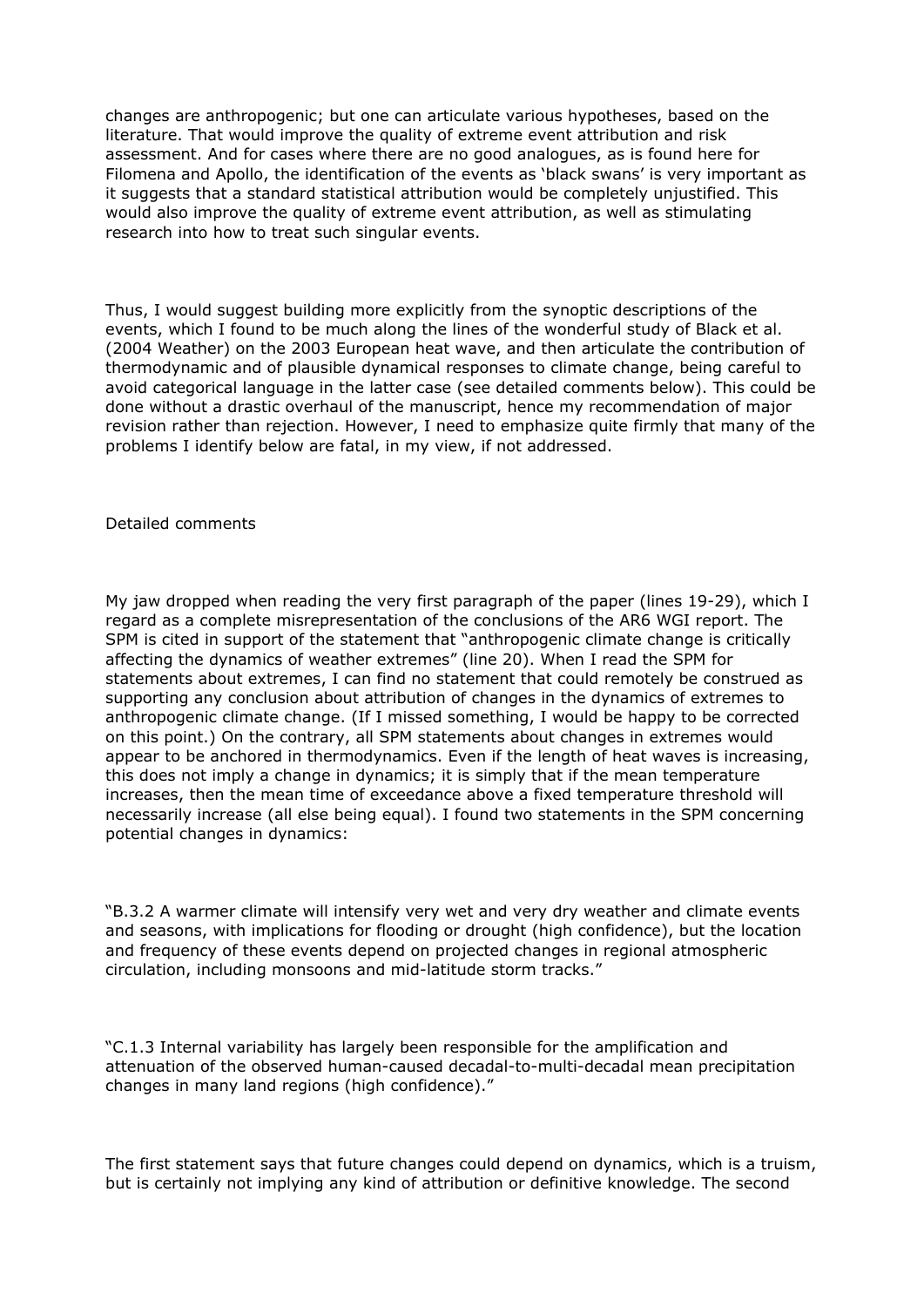statement is suggesting that dynamical modulation of the thermodynamic changes seen so far can be mainly attributed to internal variability, not anthropogenic climate change. Thus, the AR6 SPM is telling us that any forced changes in the dynamics of extremes are highly uncertain, and that any observed changes are dominated by internal variability.

I also could find no statement in the Executive Summary of AR6 Chapter 11 (on extremes) that could remotely be construed as supporting any conclusion about attribution of changes in the dynamics of extremes to anthropogenic climate change.

In lines 20-23, this paper states "For summer, the AR6 report states that we are already observing prolonged periods of extremely warm conditions (Horton et al., 2016) with increased droughts leading to forest fires (Flannigan et al., 2000), species extinctions (Román-Palacios and Wiens, 2020) and health issues for vulnerable populations (Mitchell et al., 2016)."

As an elaboration of the preceding statement about changes in the dynamics of extremes, and as a characterization of the AR6, this is completely misleading. Horton et al. (2016) discusses the potential for changes in dynamics to affect the nature of heat extremes, but makes clear that any such changes are highly uncertain and controversial, and in any case this paper is not cited by AR6 Chapter 11. Perhaps the authors meant Horton et al. (2015), which is cited by AR6 Chapter 11, but that paper is about observed trends and makes no attribution, as would be implied by the word "already". As noted above, prolonged periods of warm conditions are a straightforward consequence of mean warming and do not require a dynamical explanation. The statements about impacts are similarly anchored in thermodynamic mechanisms.

In lines 23-24, this paper states "In winter, increased persistence of cyclonic and anticyclonic structures leads to extremely wet and dry periods (Ogawa et al., 2018)"

The wording suggests that such a conclusion can be found in the AR6, but I could find no reference to Ogawa et al. (2018) in Chapter 11, and as noted earlier, no attribution of changes in the dynamics of extremes in the SPM or the Executive Summary of Chapter 11.

In lines 25-27, this paper states "Finally, the IPCC also warns that, in the shoulder seasons, we observe a large variability of rains associated with both tropical and extratropical storms and convective events, leading to an alteration of the hydrological cycle (Gordon et al., 2005; Bala et al., 2010; Pendergrass et al., 2017)."

I could find no support for this statement either in Chapter 11 or in Chapter 8 (on the hydrological cycle). There is an argument made for an increasing number of dry days in many regions, but again the argument is based on thermodynamics/energetics.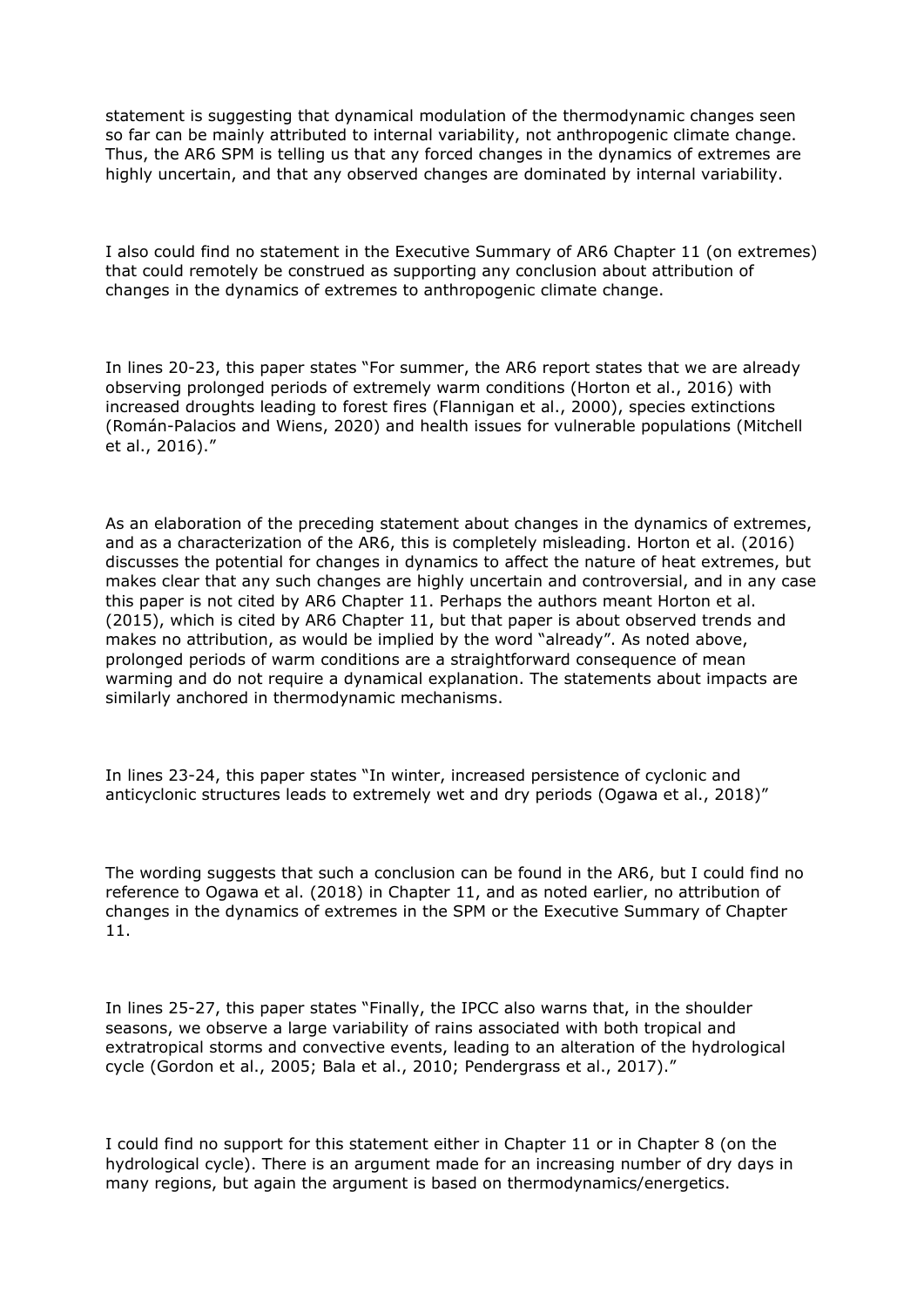Finally, in lines 27-29, this paper states "These trends are expected to accelerate in the coming years, if the global efforts to reduce carbon emissions are not implemented swiftly (Trisos et al., 2020)."

Trisos et al. (2020) is about biodiversity loss and while I haven't read the paper, I would be surprised if it was not based on the sort of thermodynamic arguments for increased hazard represented in the AR6. It seems highly misleading to use that reference the way it is used here.

I must admit that I am at something of a loss when I read the first paragraph of a paper and find that every single sentence is highly misleading and a severe distortion of the literature. In fact, I don't believe that I have ever had that experience before. However, this paragraph is only intended to be motivational, and I have no disagreement with what is said in the rest of p.2, or the subsequent motivation for this study. Thus, while the opening paragraph definitely needs a complete overhaul, I will press on with my review.

Lines 53-57: This wording appears to be suggesting that the authors consider any change in any atmospheric statistic between 1950-1979 and 1992-2021 to be the forced response to anthropogenic climate change. Quite apart from the potential inhomogeneity issue arising from comparing reanalyses prior to 1980 (before the satellite era) and after 1980 – which is always a serious concern, and needs to be addressed here – this approach seems far too liberal, and out of step with both the scientific understanding of multi-decadal variability (which is reflected, e.g., in erratic multi-decadal trends in the NAO), and the IPCC D&A framework which requires agreement between the spatial fingerprints of an observed trend and a well-accepted prediction from climate models in order to make any such attribution.

Lines 64-65: How do you account for the large-scale changes in slp associated with the thermodynamic effects of climate change, which presumably don't affect the circulation (since for circulation it is the horizontal gradients that matter), but would affect the Euclidean distances? Note that Chapter 10 of the IPCC AR4 report had a strong statement about increases in the strength of extratropical cyclones from climate change, largely based on the single study of Lambert & Fyfe (2006); it was subsequently recognized that taking minimum slp as a metric for extratropical cyclone intensity was fallacious as it was subject to the confounding influence of large-scale slp changes, and the AR5 had to row back on this statement. How can you convince the reader that you are not prone to the same problem? This might particularly affect the persistence metric.

Lines 146-148: This very strong statement about changes in the wintertime North Atlantic storm track, attributed to Chapter 4 of AR6, again seems highly misleading. What the Executive Summary of Chapter 4 actually says on this subject is this: "Substantial uncertainty and thus low confidence remain in projecting regional changes in Northern Hemisphere jet streams and storm tracks, especially for the North Atlantic basin in winter; this is due to large natural internal variability, the competing effects of projected upper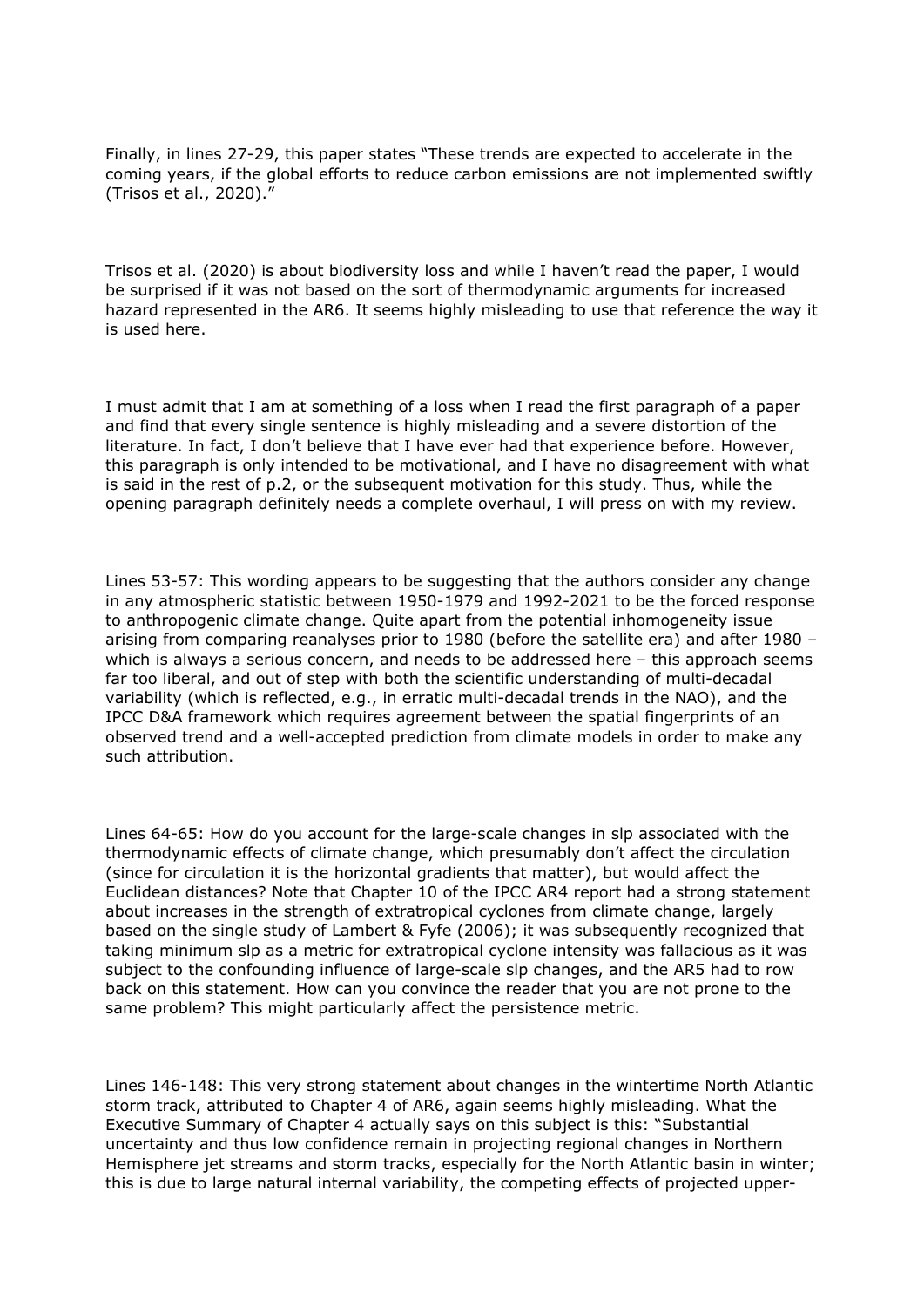and lower-tropospheric temperature gradient changes, and new evidence of weaknesses in simulating past variations in North Atlantic atmospheric circulation on seasonal-todecadal timescales." There is a big difference between what the CMIP models might show, and what there is confidence in.

Lines 150-151 say "According to Seneviratne et al. (2021), the number of ECT (sic) associated with strong winds over the North Atlantic and Europe will decrease." But what Chapter 11 of AR6 actually says is this: "There is low confidence in past changes of maximum wind speeds and other measures of dynamical intensity of extratropical cyclones. Future wind speed changes are expected to be small, although poleward shifts in the storm tracks could lead to substantial changes in extreme wind speeds in some regions (medium confidence)." How can this text from Chapter 11 of AR6 possibly be twisted into the highly misleading and very categorical statement made by the authors? The AR6 surely appreciates that the most intense ETCs could potentially strengthen because of more latent heat release, and the current generation of CMIP models are far from being able to give a definitive answer on this.

As a result, the statement made on lines 152-153, "Hence, Filomena-like storms would be less probable in a future climate and would be less likely to produce such amounts of snowfall and strong winds" is without foundation and far too absolute.

Lines 166-167: The histograms in Figure 2(p) are so ragged that I find it entirely plausible that the changes shown might simply reflect sampling uncertainty. The sample size of 33 analogues does seem very small. How can you convince the reader that you have captured a real difference here?

Lines 274-276 say "the persistence index Θ (o) is higher in the recent period, indicating that recent cut-offs are more likely to stay stationary in Western Europe, leading to longer lasting precipitation events and potentially more intense floods." This is a remarkable and completely unjustified jump from an observed trend in one particular index to an unqualified attribution to climate change. So far as I am aware, there is no consensus whatsoever on how persistent summertime circulation regimes will respond to climate change, let alone the sort of regime that was conducive to the Westphalia floods.

Lines 376-377 say "As we have discussed in Section 4.5.1, very intense hurricanes will become more frequent with climate change, and they will be more likely to undergo posttropical transition." The language has considerably strengthened from that in Section 4.5.1, which was based on literature, and here, where it is unconditional. That increase in level of confidence is unjustified.

Lines 460-461 say "there is a general consensus that the jet stream will shift northward and therefore cut-off low will become slightly less probable on the Mediterranean sea". No reference is given for this statement, and it seems inconsistent with the AR6 Chapter 4 statement that "Substantial uncertainty and thus low confidence remain in projecting